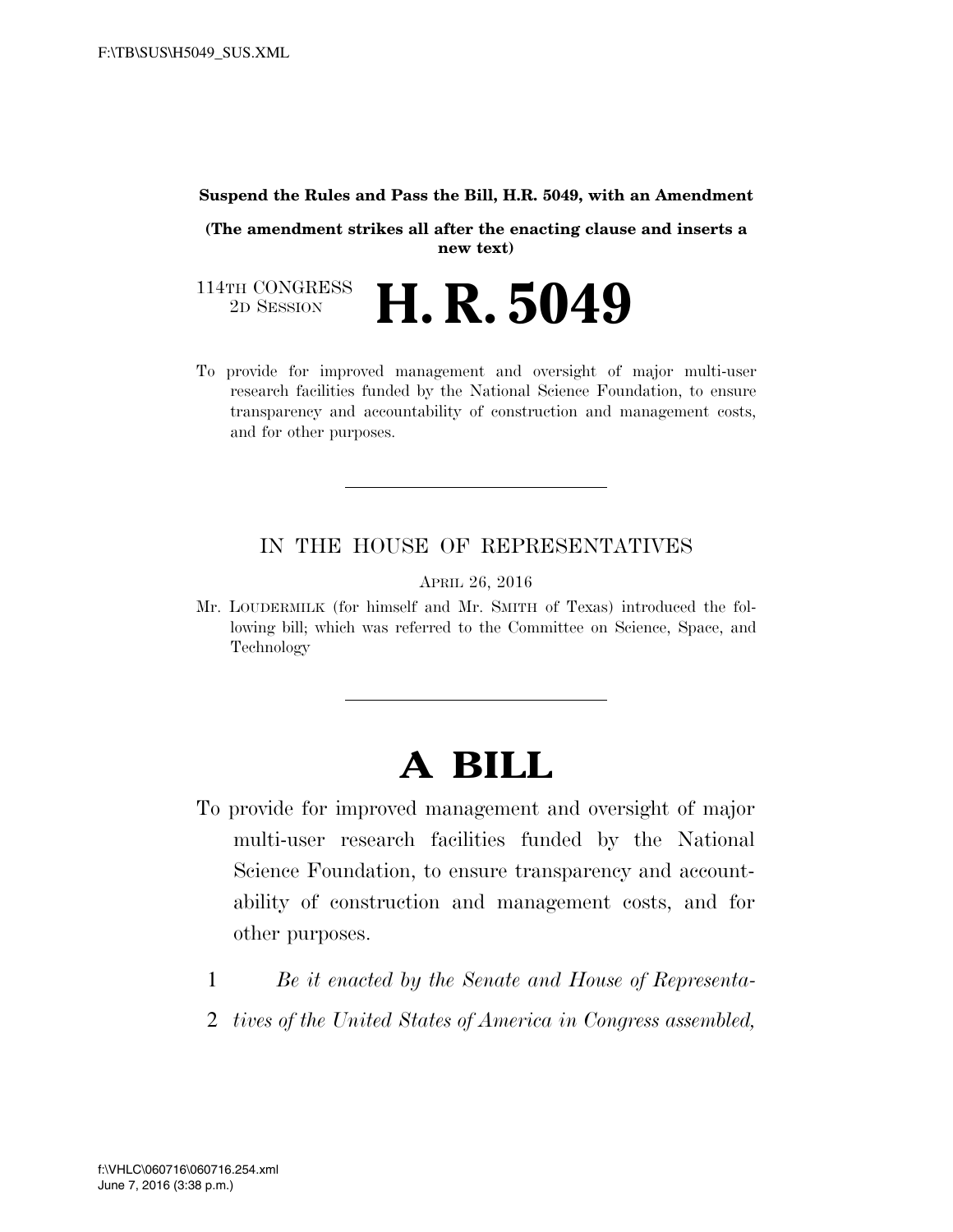$\mathfrak{D}$ 

### **SECTION 1. SHORT TITLE.**

 This Act may be cited as the ''NSF Major Research Facility Reform Act of 2016''.

#### **SEC. 2. DEFINITIONS.**

In this Act:

 (1) DIRECTOR.—The term ''Director'' means the Director of the Foundation.

 (2) FOUNDATION.—The term ''Foundation'' means the National Science Foundation established under section 2 of the National Science Foundation Act of 1950 (42 U.S.C. 1861).

12 (3) MAJOR MULTI-USER RESEARCH FACILITY.— The term ''major multi-user research facility'' means a science and engineering infrastructure construction project that exceeds the lesser of 10 percent of a Di- rectorate's annual budget or \$100,000,000 in total project cost that is funded in the major research equipment and facilities construction account, or any successor thereto.

 **SEC. 3. MANAGEMENT AND OVERSIGHT OF LARGE FACILI-TIES.** 

 (a) LARGE FACILITIES OFFICE.—The Director shall maintain a Large Facilities Office. The functions of the Large Facilities Office shall be to support the research directorates in the development, implementation, and as-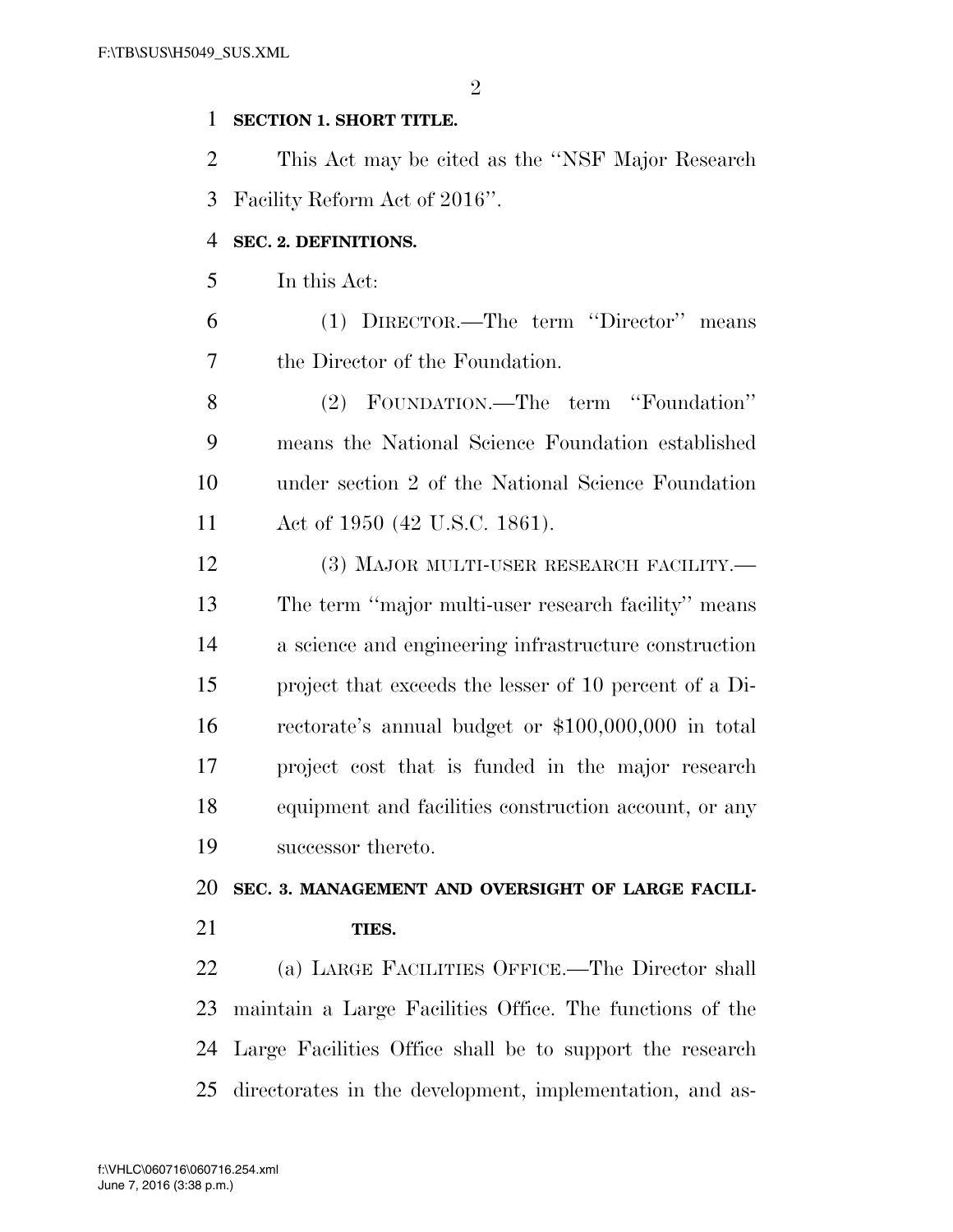sessment of major multi-user research facilities, including by—

 (1) serving as the Foundation's primary re- source for all policy or process issues related to the development and implementation of major multi-user research facilities;

 (2) serving as a Foundation-wide resource on project management, including providing expert as- sistance on nonscientific and nontechnical aspects of project planning, budgeting, implementation, man-agement, and oversight;

 (3) coordinating and collaborating with research directorates to share best management practices and lessons learned from prior projects; and

 (4) assessing projects during preconstruction and construction phases for cost and schedule risk. (b) OVERSIGHT OF LARGE FACILITIES.—The Direc- tor shall appoint a senior agency official as head of the Large Facilities Office whose responsibility is oversight of the development, construction, and transfer to operations of major multi-user research facilities across the Founda-tion.

23 (c) POLICIES FOR LARGE FACILITY COSTS.—

 (1) IN GENERAL.—The Director shall ensure that the Foundation's polices for developing and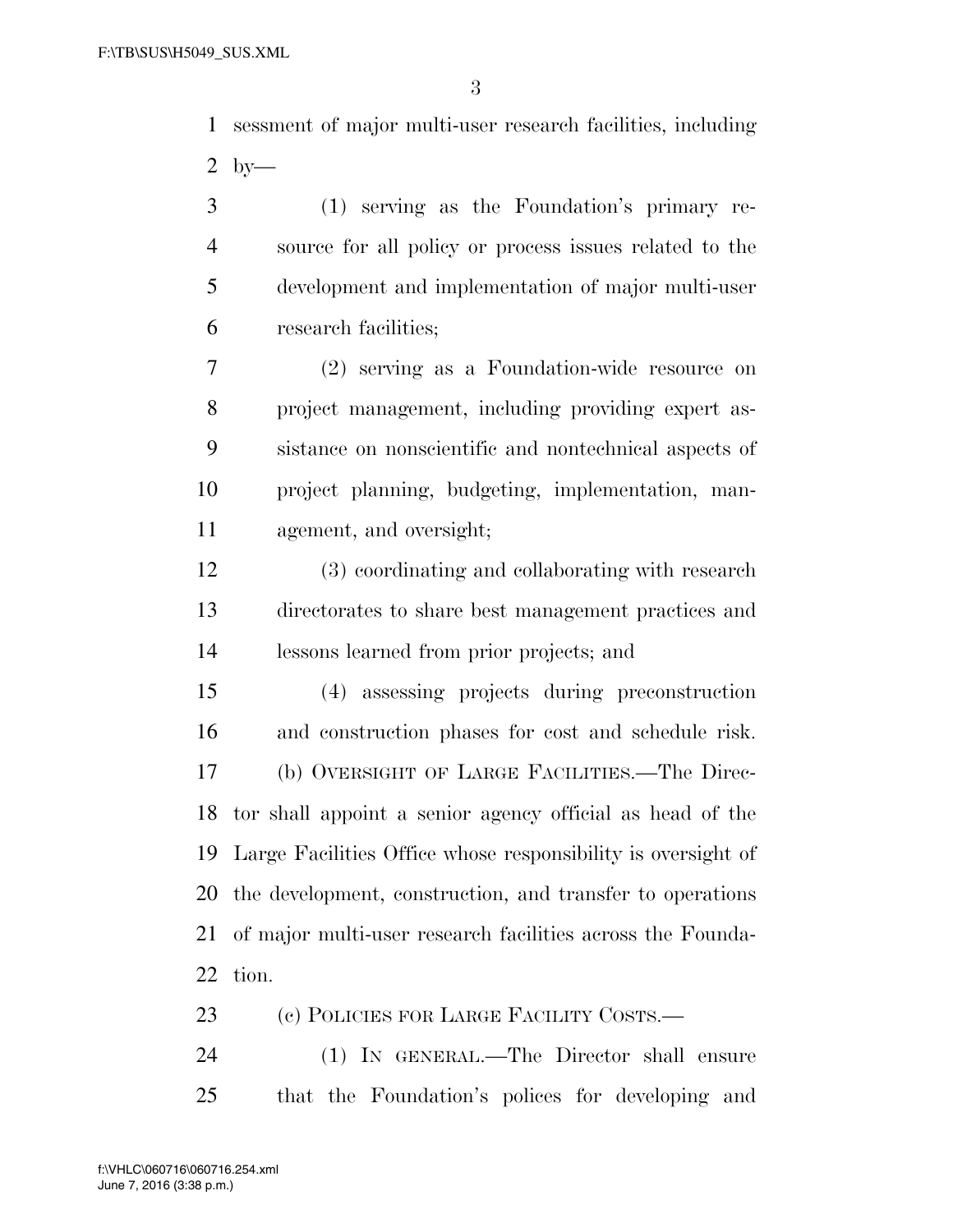maintaining major multi-user research facility con- struction costs are consistent with the best practices described in the March 2009 Government Account- ability Office Report GAO-09-3SP, or any successor report thereto, the Uniform Guidance in 2 C.F.R. part 200, and the Federal Acquisition Regulation as appropriate. (2) COST PROPOSAL ANALYSIS.— (A) GENERAL REQUIREMENT.—The Direc-

 tor shall ensure that an external cost proposal analysis is conducted for any major multi-user research facility.

 (B) RESOLUTION OF ISSUES FOUND.—The Director, or a senior agency official within the Office of the Director designated by the Direc- tor, shall certify in writing that all issues identi- fied during the cost analysis, including any findings of unjustified or questionable cost items, are resolved before the Foundation may execute a construction agreement with respect 21 to the project.

22 (C) TRANSMITTAL TO CONGRESS.—The Director shall transmit each certification made under subparagraph (B) to the Committee on Science, Space, and Technology of the House of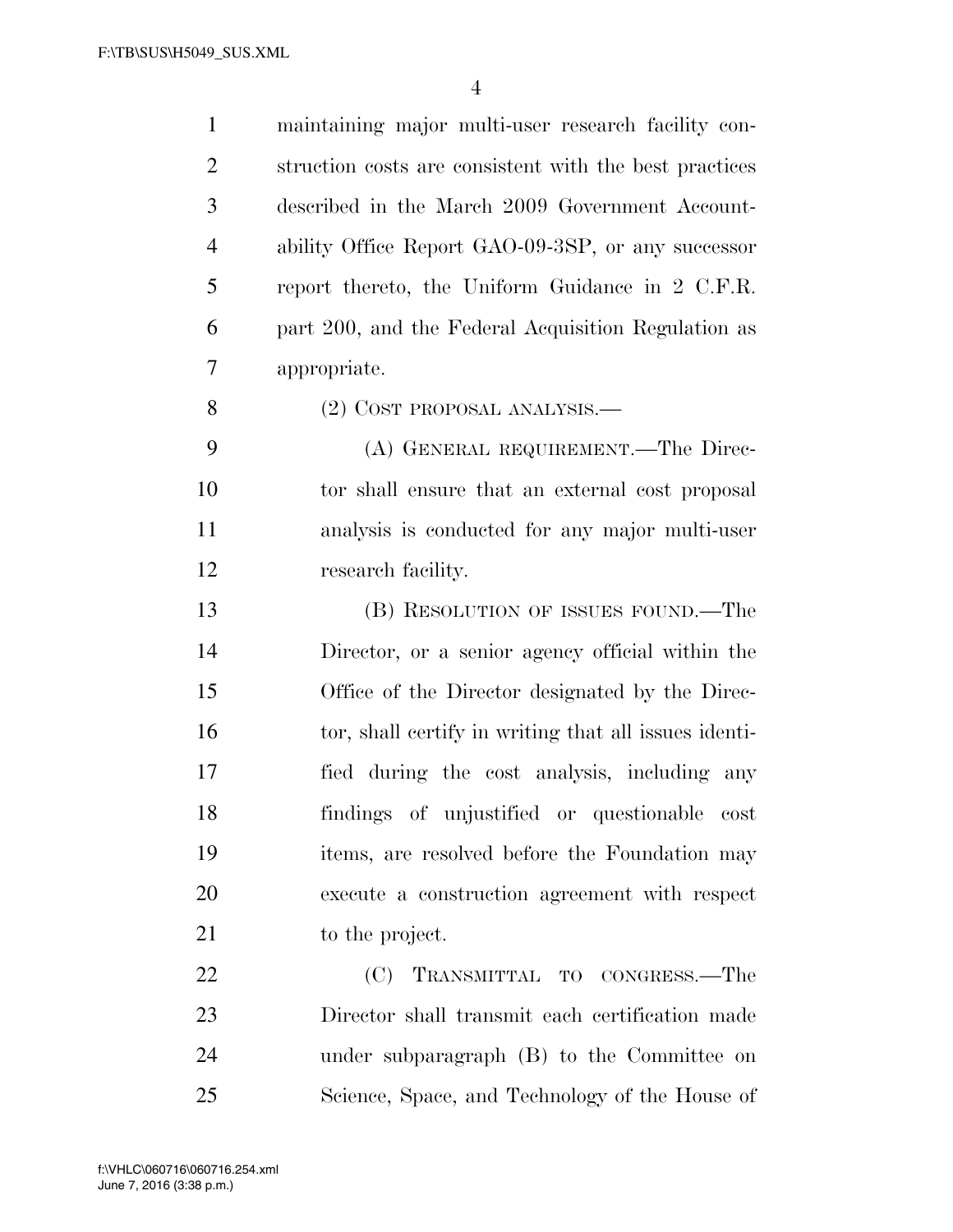Representatives, the Committee on Commerce, Science, and Transportation of the Senate, the Committee on Appropriations of the House of Representatives, and the Committee on Appro-priations of the Senate.

 (3) INCURRED COST AUDITS.—The Director shall ensure that an incurred cost audit is conducted at least biennially on any major multi-user research facility, in accordance with Government Auditing Standards as established in Government Account- ability Office Report GAO-12-331G, or any suc- cessor report thereto, with the first incurred cost audit to commence no later than 12 months after execution of the construction agreement.

(4) CONTINGENCIES.—

 (A) IN GENERAL.—Except as provided for 17 in subparagraph  $(C)(ii)$ , the Foundation shall— (i) provide oversight for contingency in accordance with Cost Principles Uni-20 form Guidance in 2 C.F.R. part 200.433, or any successor thereto, and the Federal Acquisition Regulation as appropriate, ex-cept as provided in this paragraph; and

 (ii) not make any award which pro-vides for contributions to a contingency re-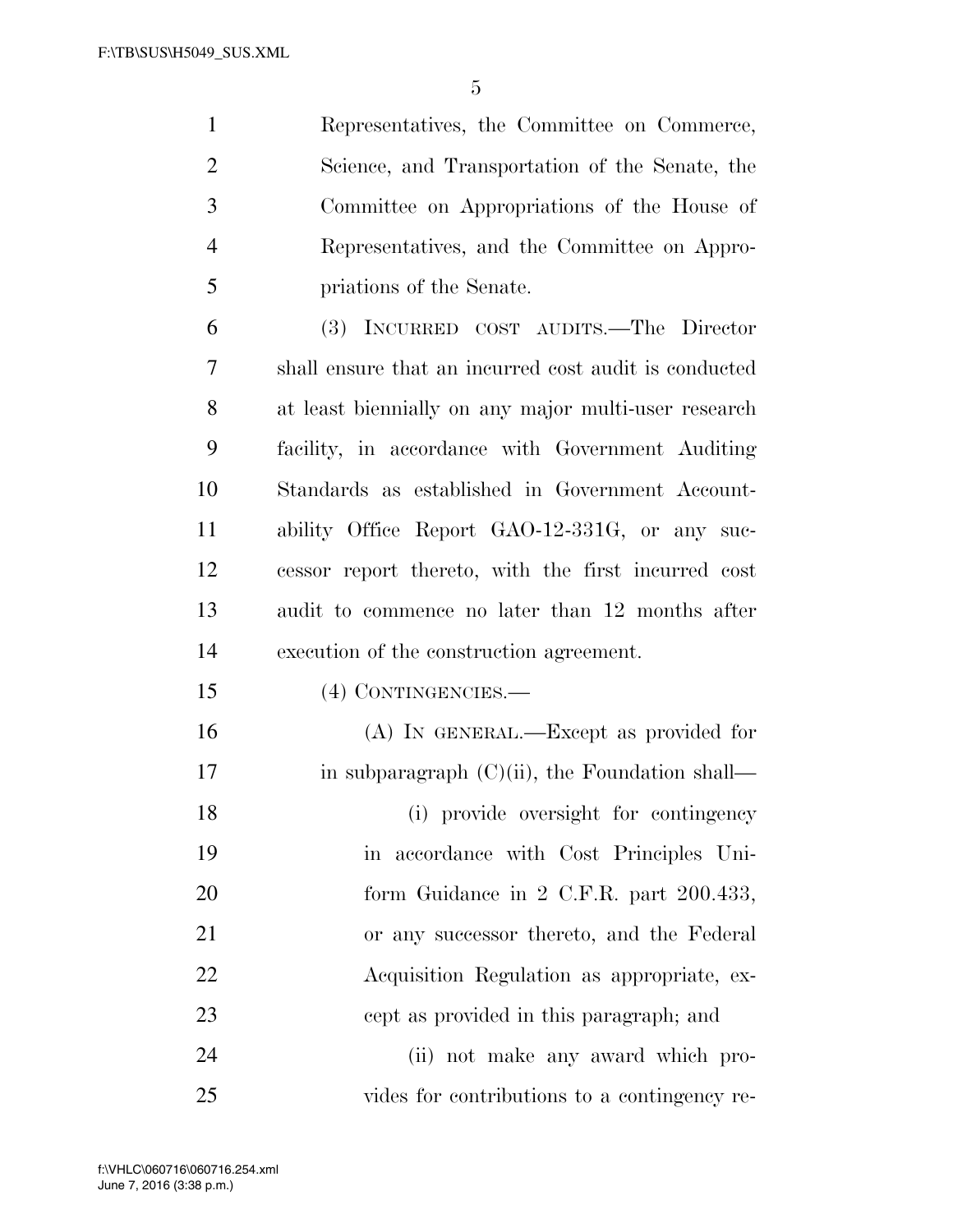| $\mathbf{1}$   | serve held or managed by the awardee, as        |
|----------------|-------------------------------------------------|
| $\overline{2}$ | defined in 2 C.F.R. part $200.433(c)$ .         |
| 3              | (B) UPDATING POLICY MANUAL.—The                 |
| $\overline{4}$ | Foundation shall update its Large Facilities    |
| 5              | Manual and any other applicable guidance for    |
| 6              | contingencies on major multi-user research fa-  |
| 7              | cilities with regard to estimating, monitoring, |
| 8              | and accounting for contingency.                 |
| 9              | (C) FOUNDATION REQUIREMENTS.—The                |
| 10             | policy updated under subparagraph (B) shall     |
| 11             | require that the Foundation—                    |
| 12             | may only include contingency<br>(i)             |
| 13             | amounts in an award in accordance with          |
| 14             | Cost Principles Uniform Guidance in 2           |
| 15             | $C.F.R.$ part $200.433$ , or any successor      |
| 16             | thereto, and the Federal Acquisition Regu-      |
| 17             | lation as appropriate; and                      |
| 18             | (ii) shall retain control over funds            |
| 19             | budgeted for contingency, but may dis-          |
| 20             | burse budgeted contingency funds incre-         |
| 21             | mentally to the awardee to ensure project       |
| 22             | stability and continuity.                       |
| 23             | (D) AWARDEE REQUIREMENTS.—The pol-              |
| 24             | icy updated under subparagraph (B) shall re-    |
| 25             | quire that an awardee shall—                    |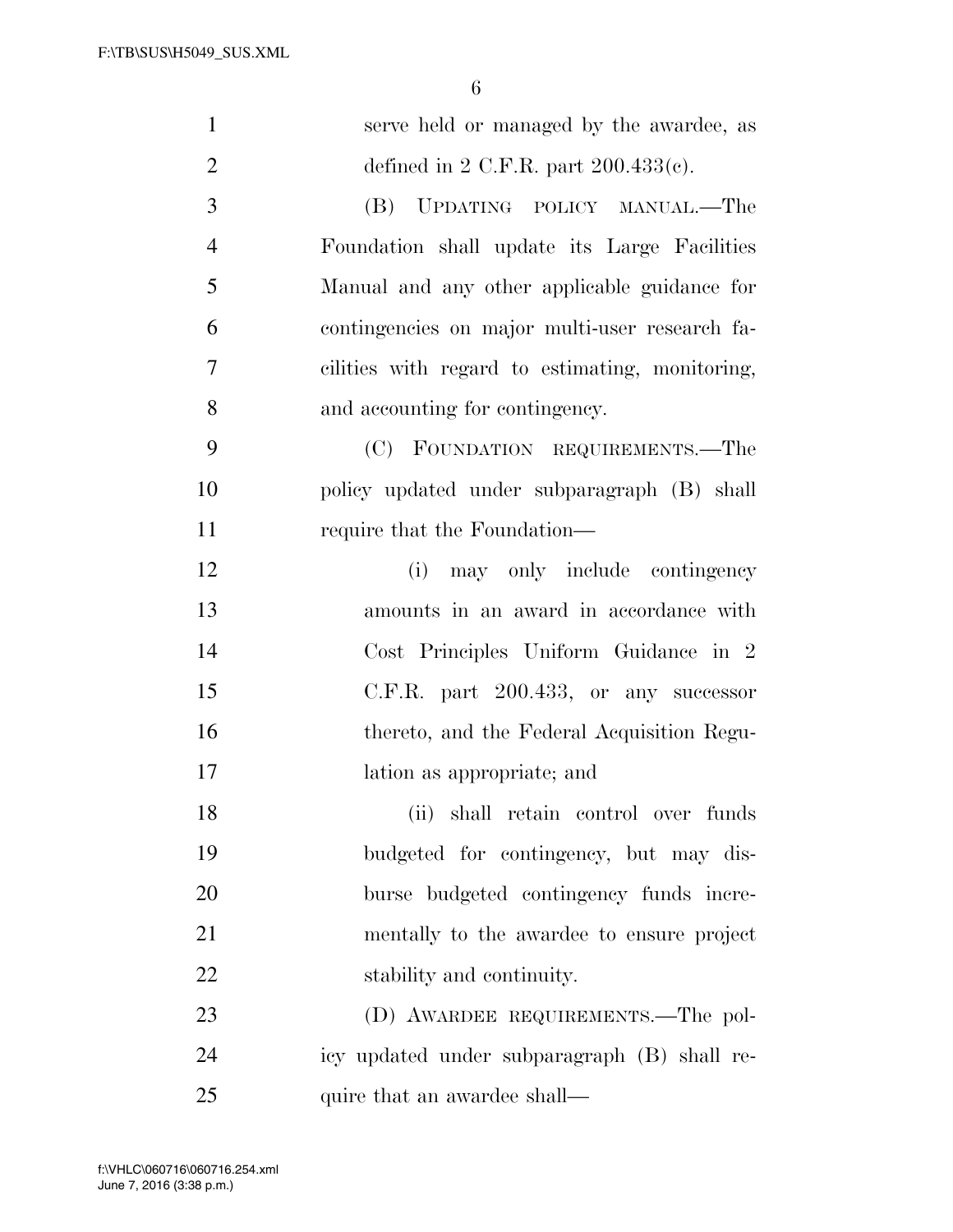| $\mathbf{1}$   | (i) provide verifiable documentation to          |
|----------------|--------------------------------------------------|
| $\overline{2}$ | support any amounts proposed for contin-         |
| 3              | gencies; and                                     |
| $\overline{4}$ | (ii) support requests for the release of         |
| 5              | contingency funds with evidence of a bona        |
| 6              | fide need and that the amounts allocated         |
| 7              | to the performance baseline are reasonable       |
| 8              | and allowable.                                   |
| 9              | (E) CURRENT AWARDEES.—The Founda-                |
| 10             | tion shall work with awardees for whom awards    |
| 11             | with contingency provisions have been made be-   |
| 12             | fore the date of enactment of this Act—          |
| 13             | (i) to determine if any of their use of          |
| 14             | contingency funds represents out-of-scope        |
| 15             | changes for which Foundation's prior writ-       |
| 16             | ten approval was not obtained; and               |
| 17             | (ii) if out-of-scope changes are found,          |
| 18             | to identify any financial action that may be     |
| 19             | appropriate.                                     |
| 20             | (5) MANAGEMENT FEES.-                            |
| 21             | (A) DEFINITION.—In this paragraph, the           |
| 22             | term "management fee" means a portion of an      |
| 23             | award made by the Foundation for the purpose     |
| 24             | of covering ordinary and legitimate business ex- |
| 25             | penses necessary to maintain operational sta-    |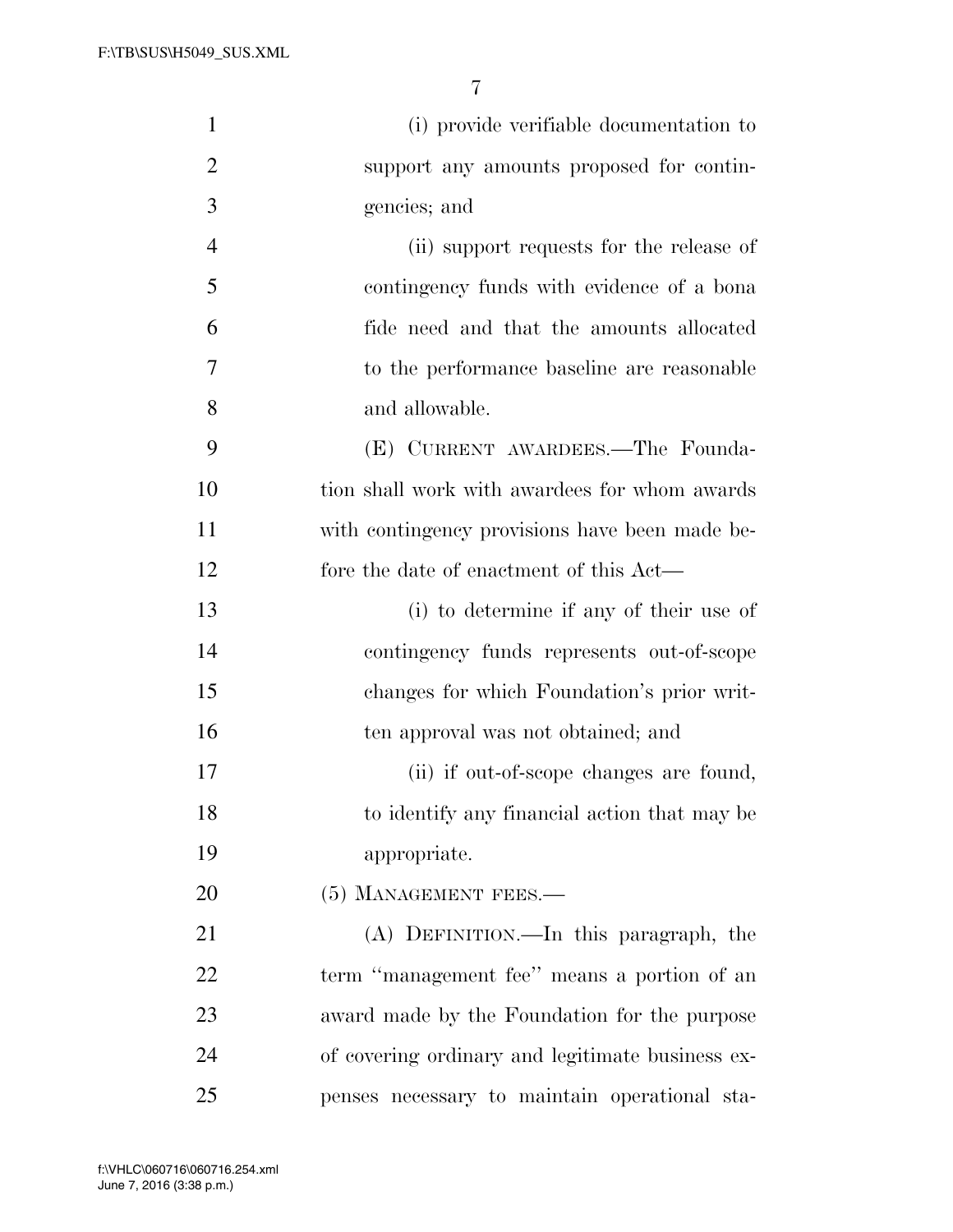bility which are not otherwise allowable under Cost Principles Uniform Guidance in 2 C.F.R. part 200, Subpart E, or any successor regula-tion thereto.

 (B) LIMITATION.—The Foundation may provide a management fee under an award only if the awardee provides justification as to the need for such funds. In such cases, the Founda- tion shall take into account the awardee's over- all financial circumstances when determining 11 the amount of the fee if justified.

 (C) FINANCIAL INFORMATION.—The Foundation shall require award applicants to provide income and financial information cov- ering a period of no less than 3 prior years (or in the case of an entity established less than 3 years prior to the entity's application date, the period beginning on the date of establishment and ending on the application date), including cash on hand and net asset information, in sup- port of a request for management fees. The Foundation shall also require awardees to re- port to the Foundation annually any sources of non-Federal funds received in excess of \$50,000 during the award period.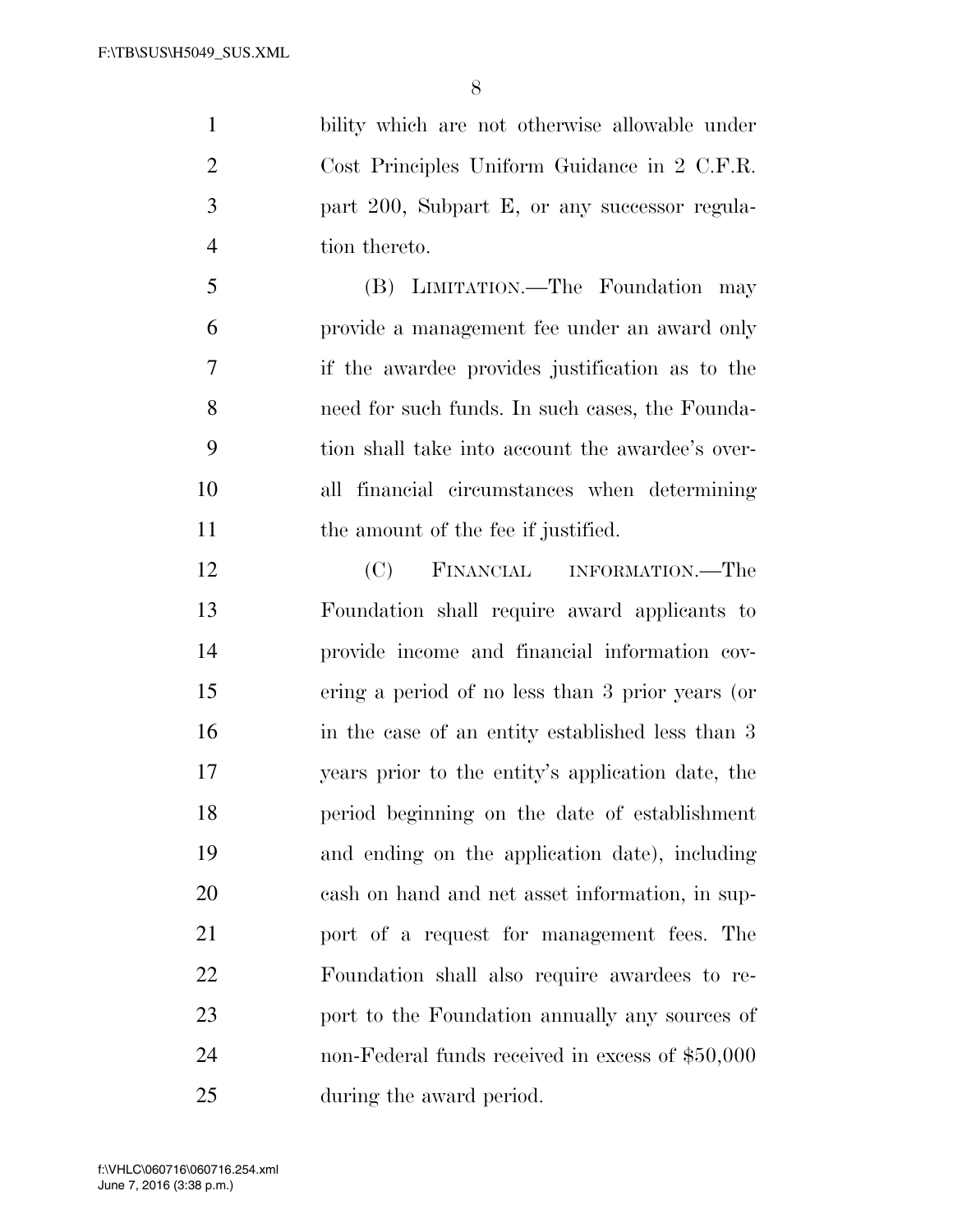| $\mathbf{1}$   | (D) EXPENSE REPORTING.—The Founda-              |
|----------------|-------------------------------------------------|
| $\overline{2}$ | tion shall require awardees to track and report |
| 3              | to the Foundation annually all expenses reim-   |
| $\overline{4}$ | bursed or otherwise paid for with management    |
| 5              | fee funds, in accordance with Federal account-  |
| 6              | ing practices as established in Government Ac-  |
| 7              | countability Office Report GAO-12-331G, or      |
| 8              | any successor report thereto.                   |
| 9              | (E) AUDITS.—The Inspector General of            |
| 10             | the Foundation may audit any Foundation         |
| 11             | award for compliance with this paragraph.       |
| 12             | (F) PROHIBITED USES.—An awardee may             |
| 13             | not use management fees for-                    |
| 14             | (i) costs allowable under Cost Prin-            |
| 15             | ciples Uniform Guidance in 2 C.F.R. part        |
| 16             | 200, Subpart E, or any successor regula-        |
| 17             | tion thereto;                                   |
| 18             | (ii) alcoholic beverages;                       |
| 19             | (iii) tickets to concerts, sporting, or         |
| 20             | other entertainment events;                     |
| 21             | (iv) vacation or other travel for non-          |
| 22             | business purposes;                              |
| 23             | (v) charitable contributions, except for        |
| 24             | a charitable contribution of direct benefit     |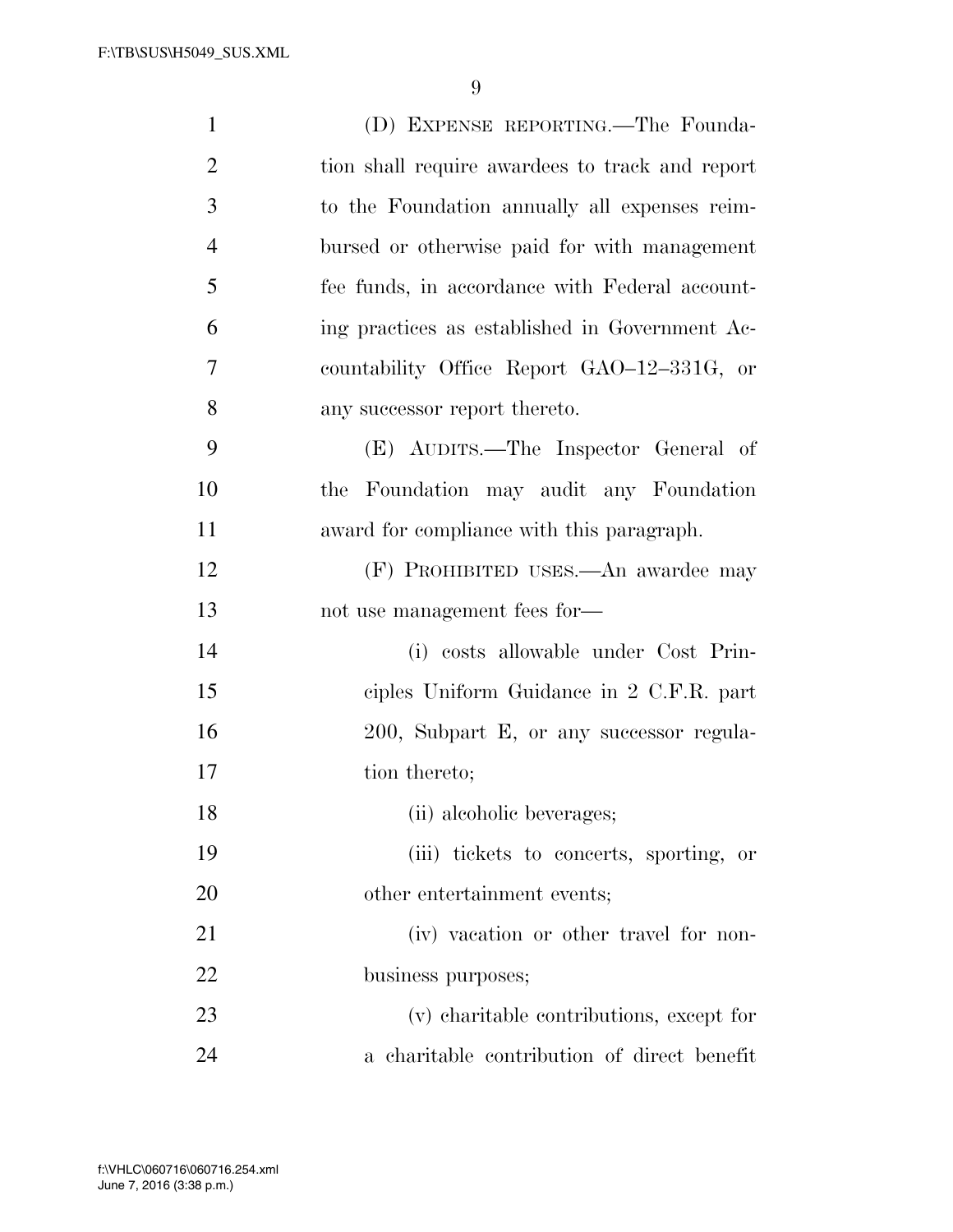| $\mathbf{1}$   | to the project or activity supported by the           |
|----------------|-------------------------------------------------------|
| $\overline{2}$ | management fee;                                       |
| 3              | (vi) social or sporting club member-                  |
| $\overline{4}$ | ships;                                                |
| 5              | (vii) meals or entertainment for non-                 |
| 6              | business purposes;                                    |
| 7              | (viii) luxury or personal items;                      |
| 8              | (ix) lobbying, as described in the Uni-               |
| 9              | form Guidance at $2$ C.F.R. $200.450$ ; or            |
| 10             | (x) any other purpose the Foundation                  |
| 11             | determines is inappropriate.                          |
| 12             | (G) REVIEW.—The Foundation shall re-                  |
| 13             | view management fee usage for each Founda-            |
| 14             | tion award on at least an annual basis for com-       |
| 15             | pliance with this paragraph and the Founda-           |
| 16             | tion's Large Facilities Manual.                       |
| 17             | $(6)$ REPORT.—Not later than 12 months after          |
| 18             | the date of enactment of this Act, the Director shall |
| 19             | submit to Congress a report describing the Founda-    |
| 20             | tion's policies for developing and managing major     |
| 21             | multi-user research facility construction costs, in-  |
| 22             | cluding a description of any aspects of the policies  |
| 23             | that diverge from the best practices recommended in   |
| 24             | Government Accountability Office Report GAO-09-       |